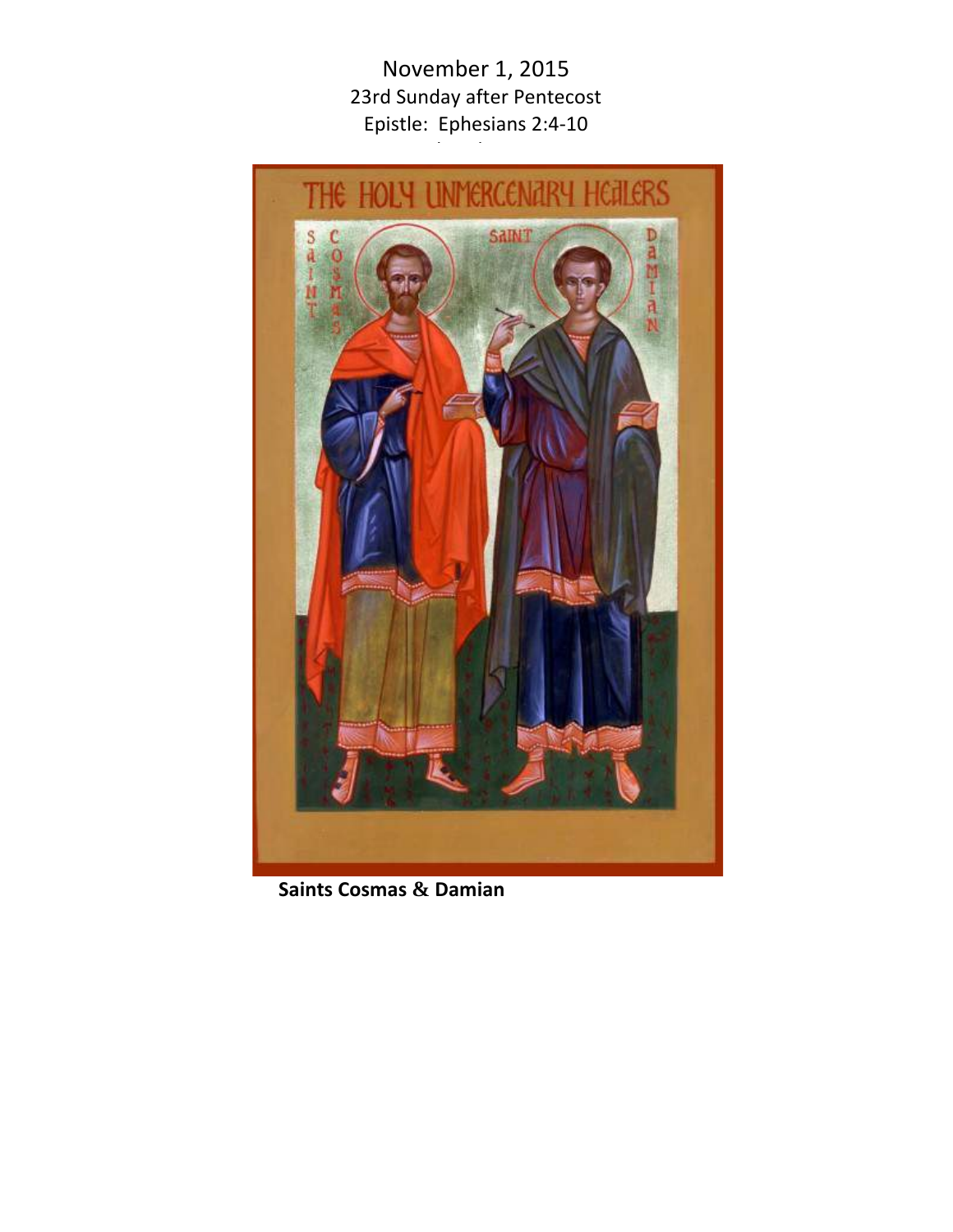

## **Holy Protection of Mary Byzantine Catholic Eparchy of Phoenix Our Lady of Perpetual Help Byzantine Catholic Church Bishop: His Grace Gerald N. Dino**

**Father Artur Bubnevych, Pastor Father Christopher Zugger (pastor emeritus)**

Rectory (505) 268-2877 (505) 256-1787 Frchris.zugger@gmail.com abbaolph@gmail.com www.frchriszugger.com

1837 Alvarado Dr. NE

Albuquerque, New Mexico 87110 Parish Office: (505) 256-1539 Fax: (505) 256-1278 www.olphnm.org

#### **SCHEDULE:**

**Sunday:** Rosary 8:30 am Festal Matins 9:00 am Divine Liturgy 10:00 am

Monday, Divine Liturgy 9:00 am Tuesday, Divine Liturgy 9:00 am Wednesday, OLPH Devotions, 5:30 pm Divine Liturgy 6:00 pm Friday, Divine Liturgy 6:00 pm **Saturday**: Great Vespers 4:00 pm Divine Liturgy 5:00 pm

#### **OFFICE HOURS:**

Monday - Friday: 10:00 am – 4:00 pm Thursday OFF

#### **Parish Advisory Board Members:**

Dorothy Curl, Dave Dark, Lubomyra Kmetyk, Brian Fitzpatrick, Harry DeLap

**Parish Finance Council Members:** Matthew Blain & Eva Schuler

#### **Confession Schedule (Mystery of Reconciliation):**

9:15-10:00 am on Sundays, before or after weekday Liturgies, or by appointment with Father

#### **Mysteries of Baptism/Chrismation/Eucharist:**

Must be arranged three months in advance. (Pre-Jordan requirement)

#### **Mystery of Crowning:**

Must be arranged six months in advance (Pre-Cana requirement)

**Sick and Shut-Ins:** It is the family's responsibility to notify the parish office when a parishioner is in the hospital or confined to home because of sickness or old age. Father will bring the confined person the Holy Mysteries on a regular basis. It is recommended that one receive the Anointing of the Sick before any major surgery. Please don't let the priest be last to know that someone is ill!

#### **Eastern Christian Formation Program**:

All grades meet every Sunday after Liturgy for 45 min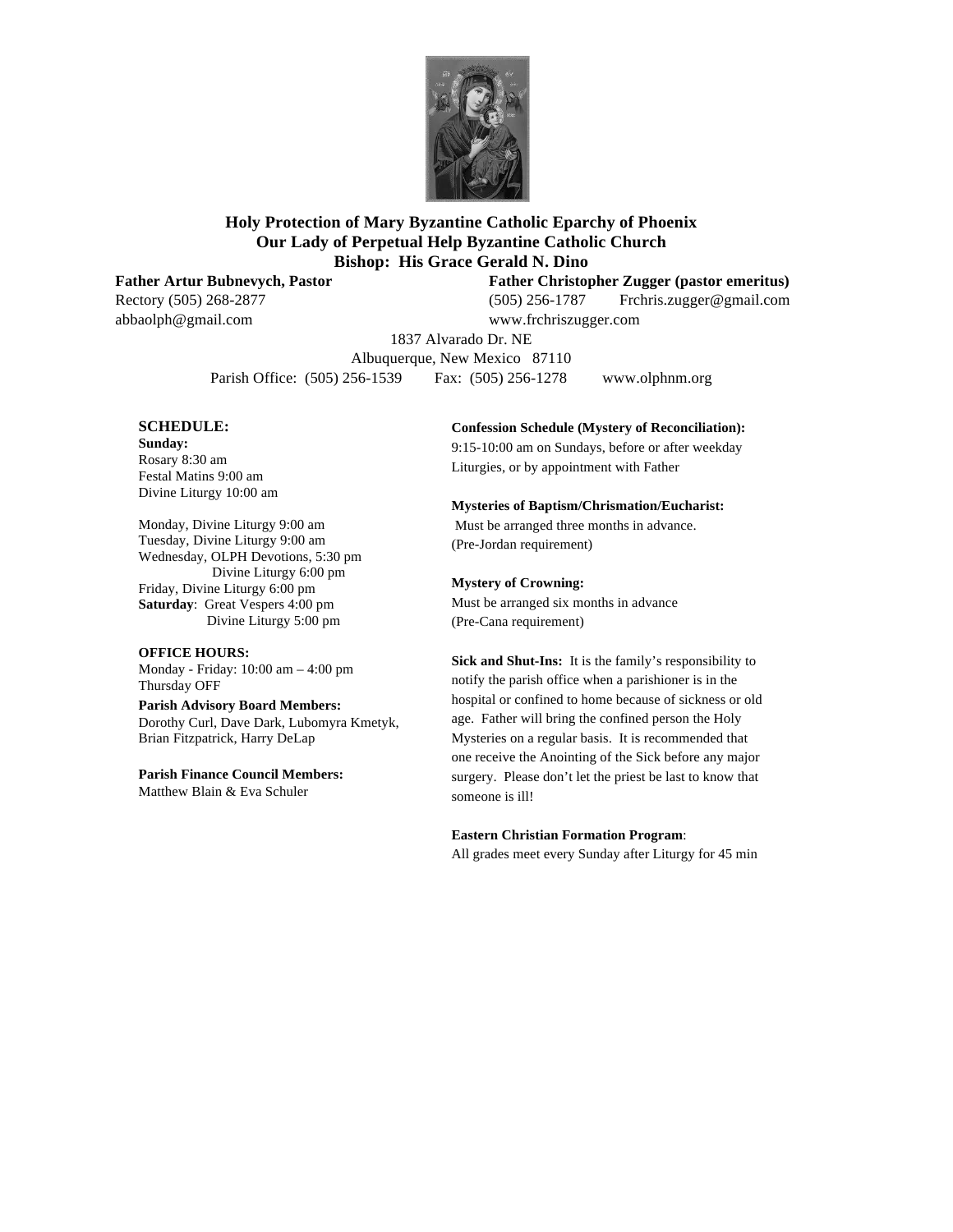**Welcome to our Church! If you are looking for a spiritual home, contact Father Artur or the office staff for more information. God bless you.**

| Today                                                    | 8:30 am<br>$9:00 \text{ am}$                                                                                            | Rosary<br><b>Festal Matins</b>                      |  |  |  |
|----------------------------------------------------------|-------------------------------------------------------------------------------------------------------------------------|-----------------------------------------------------|--|--|--|
| Canned                                                   | $9:15$ am                                                                                                               | Confessions                                         |  |  |  |
| Goods                                                    | $10:00$ am                                                                                                              | Divine Liturgy for Parish Family & Friends          |  |  |  |
| Collection                                               |                                                                                                                         | Fr. Chris: Health of Veronica Fedorowich by Michael |  |  |  |
| <b>For Friars</b>                                        |                                                                                                                         | Fedorowich                                          |  |  |  |
| Monday                                                   | <b>Akincynos and Others Martyrs</b>                                                                                     |                                                     |  |  |  |
| November 2                                               | Epistle: 1 Thessalonians 2:20-3:8; Gospel: Luke 11:29-33                                                                |                                                     |  |  |  |
|                                                          | $9:00$ am                                                                                                               | Divine Liturgy                                      |  |  |  |
|                                                          |                                                                                                                         | +Joe Danolen by Demetrius Yackanich                 |  |  |  |
|                                                          | 7:00 pm                                                                                                                 | Knights of Columbus meeting                         |  |  |  |
| Tuesday                                                  | <b>Acepsimas and Others Martyrs</b>                                                                                     |                                                     |  |  |  |
| November 3                                               | Epistle: 1 Thessalonians 3:9-13; Gospel: Luke 11:34-41                                                                  |                                                     |  |  |  |
|                                                          | $9:00 \text{ am}$                                                                                                       | Divine Liturgy                                      |  |  |  |
|                                                          |                                                                                                                         | Blessing on Agnes Adamsko                           |  |  |  |
|                                                          | $6:15$ pm                                                                                                               | CAFE Meeting at UNM; Topic: Defending Dogma:        |  |  |  |
|                                                          |                                                                                                                         | Apologetics Workshop                                |  |  |  |
| Wednesday<br>November 4                                  | Joannicus Venerable<br>Epistle: 1 Thessalonians 4:1-12; Gospel: Luke 11:42-46                                           |                                                     |  |  |  |
|                                                          | 5:30 pm                                                                                                                 | <b>OLPH Devotions</b>                               |  |  |  |
|                                                          | $6:00$ pm                                                                                                               | Divine Liturgy                                      |  |  |  |
|                                                          |                                                                                                                         | +Joanna Conrardy by Mary Alice Cooper               |  |  |  |
| <b>Thursday</b>                                          | <b>Galaction and Episteme Martyrs</b>                                                                                   |                                                     |  |  |  |
| November 5                                               | Epistle: 1 Thessalonians 5:1-8; Gospel: Luke 11:47-2:1                                                                  |                                                     |  |  |  |
|                                                          | 10:30 am -                                                                                                              | OASIS Class: The Genocide of the Christians of the  |  |  |  |
|                                                          | 12 noon                                                                                                                 | <b>Ottoman Empire</b>                               |  |  |  |
| Friday                                                   | <b>Payl the Confessor Archbishop</b>                                                                                    |                                                     |  |  |  |
| November 6                                               | Epistle: 1 Thessalonians 5:9-13 & 24-38; Gospel: Luke 12:2-12                                                           |                                                     |  |  |  |
| $< \times$                                               | $6:00$ pm                                                                                                               | Divine Liturgy                                      |  |  |  |
|                                                          |                                                                                                                         | Blessing on Pam Pettit by Adam and Amanda Lowe      |  |  |  |
| <b>Saturday</b>                                          | 33 Martyrs of Melitene                                                                                                  |                                                     |  |  |  |
| November 7                                               |                                                                                                                         | Epistle: 2 Corinthians 11:1-6; Gospel: Luke 9:1-6   |  |  |  |
|                                                          | $4:00$ pm                                                                                                               | <b>Great Vespers</b>                                |  |  |  |
|                                                          | 5:00 pm                                                                                                                 | Divine Liturgy                                      |  |  |  |
| Blessing on Lorcan, Christy and Lillian by MacMurchadhas |                                                                                                                         |                                                     |  |  |  |
| <b>Sunday</b><br>November 8                              | 24 <sup>th</sup> Sunday after Pentecost/Archangel Michael and All Angels<br>Epistle: Ephesians 2:14-22 & Hebrews 2:2-10 |                                                     |  |  |  |
|                                                          | Gospel: Luke 8:41-56 & 10:26-22                                                                                         |                                                     |  |  |  |
|                                                          | $8:30$ am                                                                                                               | Rosary                                              |  |  |  |
|                                                          | $9:00$ am                                                                                                               | <b>Festal Matins</b>                                |  |  |  |
|                                                          | $9:15 \text{ am}$                                                                                                       | Confessions                                         |  |  |  |
|                                                          | 10:00 am                                                                                                                | Divine Liturgy for Parish Family & Friends          |  |  |  |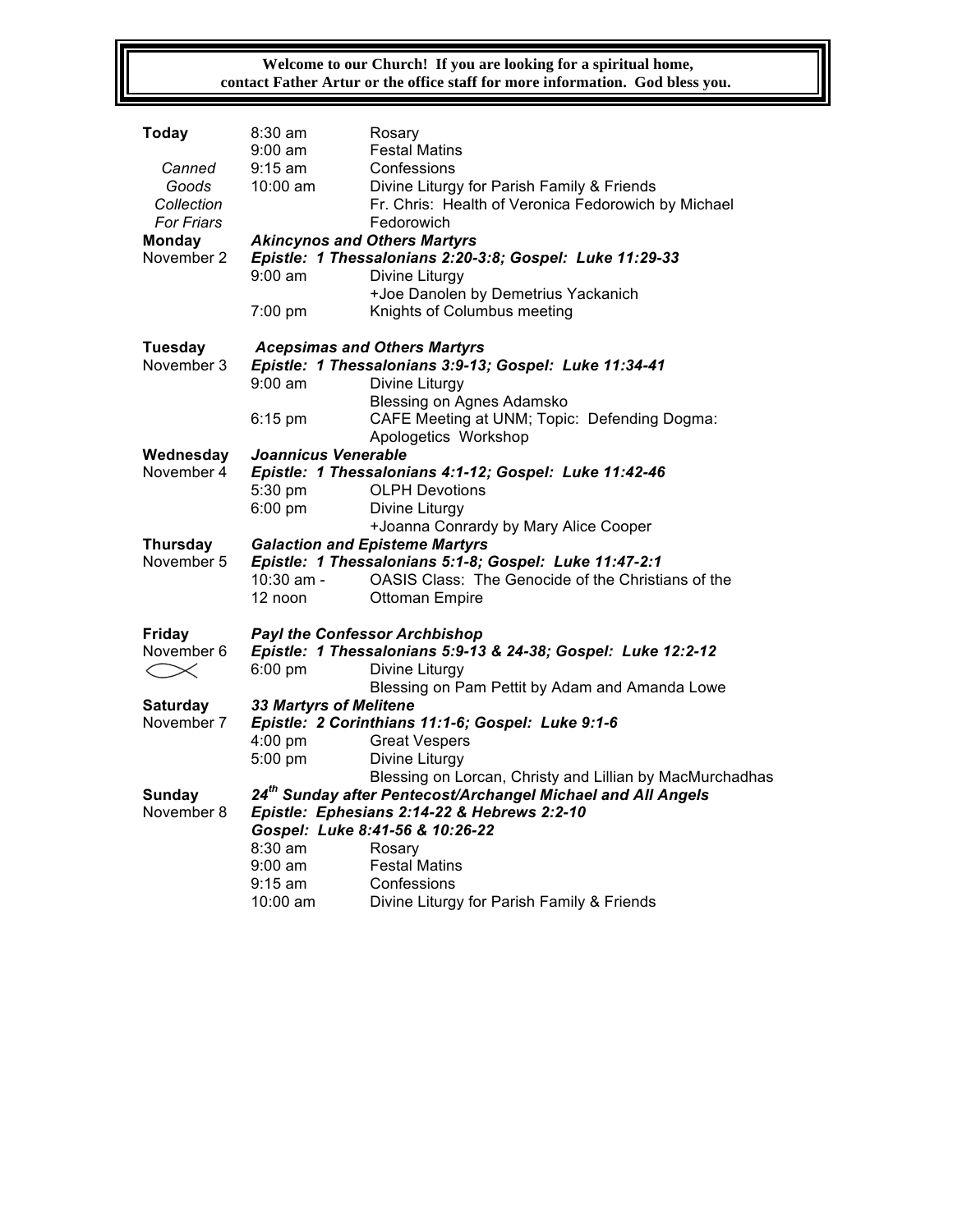*Our weekly Gift to the Lord*— *May the Lord Bless your kindness and generosity to His House!*

Fr. Julian Gnall Fr. Anthony Romero



Roy Smith Sven & Barbara Svensson Michele Koetter Abraham Haddad Lillian Murphy Jenny Ford Marilyn Fore Robert Hasaka Frank & Martha Arden Pricilla Hughes Sharif Rabadi Threima Leech Stephen Horner Demetrius Yackanich

Paola Terlaza Henry Zugger John & Margie Disque Phillip Fall Walter Jakymiw Olga Bodnar Frances Brannan John Deflice Kristoff Rajala Jordan Smith Maggie Batsel Katrina Anderson Tony Lucero Chris Overlin

*Prayers in honor of and to the Blessed Virgin are a powerful weapon against sin, and for healing.* 

Glorious Mysteries are recited on Sunday, Tuesday & Thursday; Joyful Mysteries on Monday & Saturday; Sorrowful Mysteries on Wednesday & Friday.

*If you recite the Rosary at home, please offer these intentions, and join us on Sunday at 8:30 am. Those who recite the Akathist to the Mother of God or the Rosary receive a partial indulgence when they do so in private, plenary indulgence when they do so as a group*



Laura Dominguez Robert Zadel William Frank Joseph Koetter Mary Nell Preisler Jackie De Paolis Donny Terry Mary Murphy Lorraine Hubbell Quintin Santamaria & Family Heather Mattax Larry Bennett Mary Ellis Mike Harahuc **Vocation Icon Today: Gloetzner Next Sunday: Brewer**



### *Intentions of the Rosary*

**1st Decade:** Help for persecuted Catholics, especially in communist and Islamic states **2nd Decade:** Spiritual and physical growth of our parish and the Byzantine Catholic Church

**3rd Decade**: Increase in vocations to priesthood, diaconate, and consecrated life to serve the Byzantine Catholic Church

**4th Decade**: Repose of the souls who have no one praying for them

**5th Decade**: Healing of the sick in body, mind and soul

## *Holy Father's Intentions for November*

**Universal**: That we may be open to personal encounter and dialogue with all, even those whose convictions differ from our own.

**Evangelization**: That pastors of the Church, with profound love for their flocks, may accompany them and enliven their hope.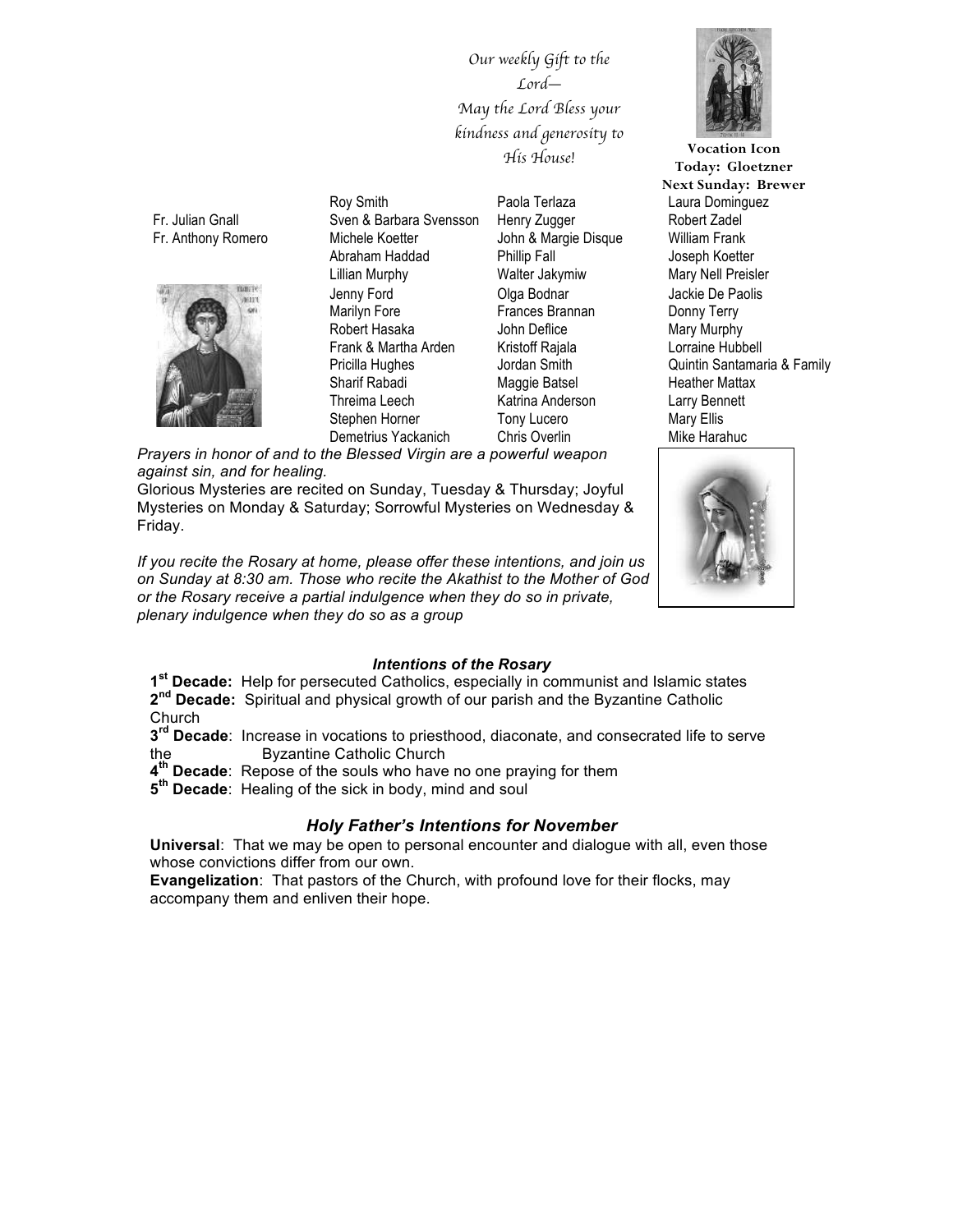## **Attention all benefactors and beautifiers of our Church**:

We would like to purchase four nice hanging oil lamps for the main icons of the iconostasis and two standing oil lamps for the tetrapod to make it look proper for the Byzantine Church.

The total cost of the project would be around \$1,500.00

#### **Attention: Parish Retreat in Preparation for Christmas November 12-15**

Father Yosyp Veres arrives this week from Austria. He will be speaking at CAFE on November 10, and preaching the parish retreat November 12, 13, 14 & 15 to help us prepare for the Filipvoka, the Fast Before Christmas, and the Nativity itself.

Please plan now to attend this special event as often as you are able to, and invite your relatives, co-workers and friends to join us.

**The Genocide of the Christians of the Ottoman Empire**: Never Again? When as a boy Fr. Chris read about the slaughter of the Armenian, Greek, and Syriac Christians in 1915- 22, he was sure that such a disaster would never occur again.

And here we are, a century later, with a repeat genocide on our hands. Modern Armenia is not even one-fourth the size of historic Armenia due to the genocide. The leaders of the Assyrian Church have announced that their faithful face extinction.

The consequences of that inaction are having brutal results today: come and learn who the Churches are, what took place originally and the origins of today's crisis; why Islamic State does what it does; how the inaction of the West in the first genocide is repeated again; and what are the suggested remedies to put an end to this cycle.

Thursday November 5, 10:30 am - 12:00 noon. Fee: \$8

Please register by phone at 884-4529 or if you are an OASIS member already, online http://www.oasisnet.org/Albuquerque-NM#

| <b>DATE</b> | <b>READER</b> | <b>TROJCA</b> | <b>GREETER</b> | <b>HOST</b> | <b>COUNTER</b> |
|-------------|---------------|---------------|----------------|-------------|----------------|
| Nov.        | Sven Svensson | Soriah Chavez | Samia Rabadi   | Open        | Open           |

## **Barbara's Hall Report:**

Thanks to Lilian Haddad for making a Middle East Feast for all to enjoy! Plus a cake to celebrate Peter Haddad's 14th birthday. Happy Birthday, Peter!

Delilah and Soriah Chavez made three trays of cute Halloween shaped cookies. Thanks to all who helped in any way!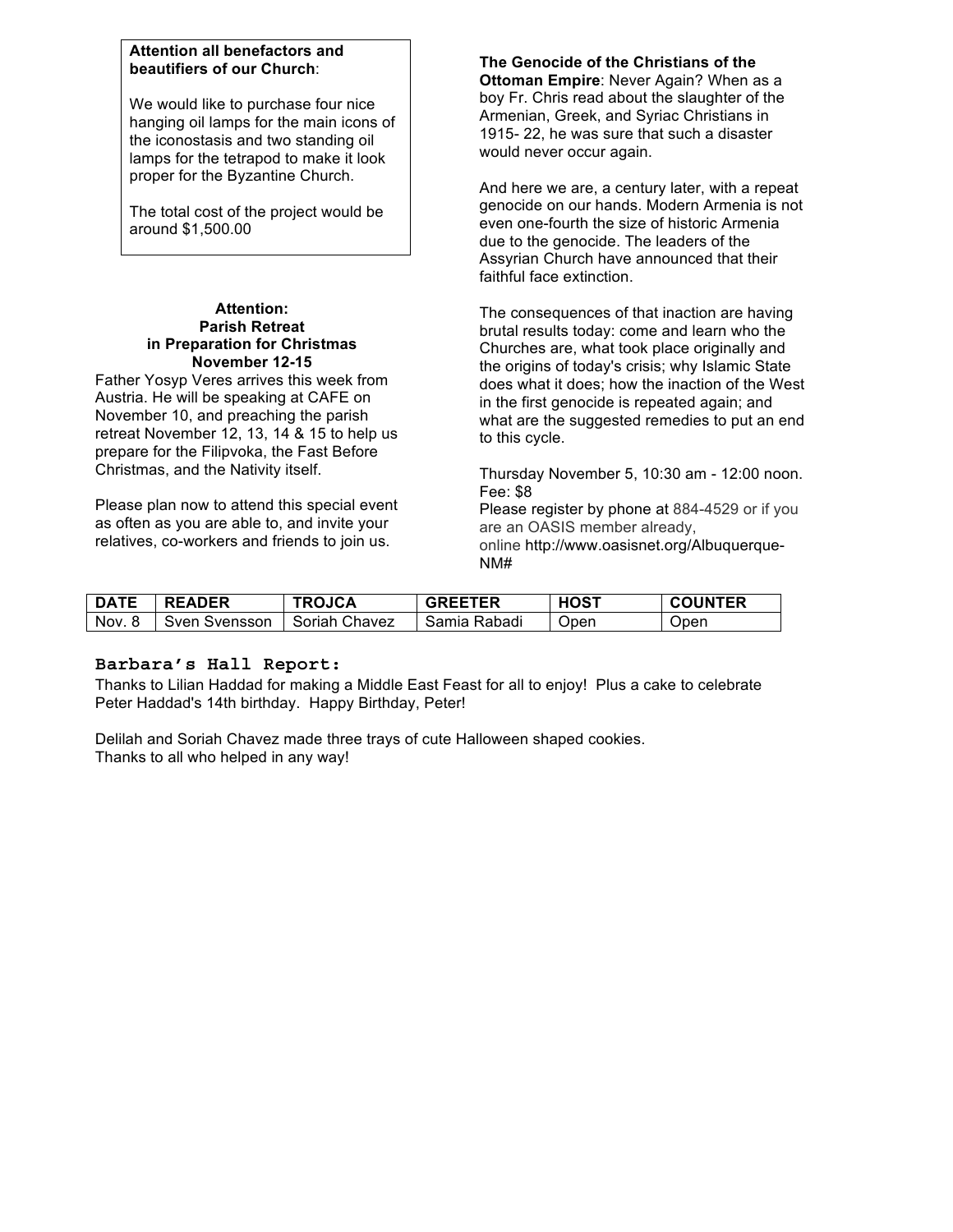## **CAFE ICON EXHIBIT**

It is time for the annual CAFE Icon Exhibit at the University of New Mexico, which will take place on November 10. We put up a display of antique or contemporary hand-painted icons, along with vestments and chalice set from the parish, for an allday display. This is advertised around campus, plus interested departments such as art, history and religious studies.

An added bonus this year will be a presentation at 6:30 pm by Father Yosyp Veres of the Eparchy of Mukachevo, who will present on the theology of icons.

## **Theodore Romzha His Life, Times**

*and Martyrdom* by Laslo Puskas is available in the bookstore. \$30.

**Our condolences** to Beverly Stockon whose husband James fell asleep in the Lord recently. Services were private. May his memory be eternal, *vicnaja jemu pamjat*.

## **Basic Theology Courses**

### **Introduction to the Church of Vatican II.**

Tuesdays, November 10 — December 15 from 6:30pm to 8:30pm at Lourdes Hall in Albuquerque. (There will be no class on November 24). Jennifer Murphy-Dye, Instructor. There is a \$10 course fee.

#### **Introduction to Jesus.**

Mondays, November 16—December 14 from 6-8pm at Shrine of St. Bernadette in Albuquerque. Jason Rodarte, Instructor. There is a \$10 course fee.

#### **Introduction to Church.**

Tuesdays, January 5—February 2 from 6:30- 8:30pm at Lourdes Hall in Albuquerque. Instructor TBA. There is a \$10 course fee.

#### **Introduction to Scripture**.

Thursdays, January 7– February 4 from 6:30- 8:30pm at Lourdes Hall in Albuquerque. Instructor TBA. There is a \$10 course fee.

Register online at: https://secure.acceptiva.com/? cst=3cbb4e

## Coming Events—Mark Your Calendars Now!

| November 12 - 15       | Parish Retreat in preparation for Christmas            |
|------------------------|--------------------------------------------------------|
| Thursday, November     | OASIS Class: The Genocide of the Christians of the     |
| 10:30 $am - 12$ noon   | <b>Ottoman Empire</b>                                  |
| Thursday, November 19  |                                                        |
| $6:30 \text{ pm}$      | Pot-luck dinner                                        |
| $7:00$ pm              | THEOSIS Bible Study; Matthew Ch. 8 & 9                 |
| Friday, November 20    | Vesper Divine Liturgy for the Feast of the Entrance of |
| $6:00 \text{ pm}$      | the Theotokos; Blessing of Litija Bread; Mirovanije    |
| Saturday, November 21  | Entrance of the Theotokos                              |
| $9:00$ am              | Divine Liturgy, Mirovanije                             |
| Wednesday, November 25 | Divine Liturgy for Thanksgiving                        |
| $6:00$ pm              |                                                        |
| Thursday, November 26  | Divine Liturgy for Thanksgiving                        |
| $9:00$ am              |                                                        |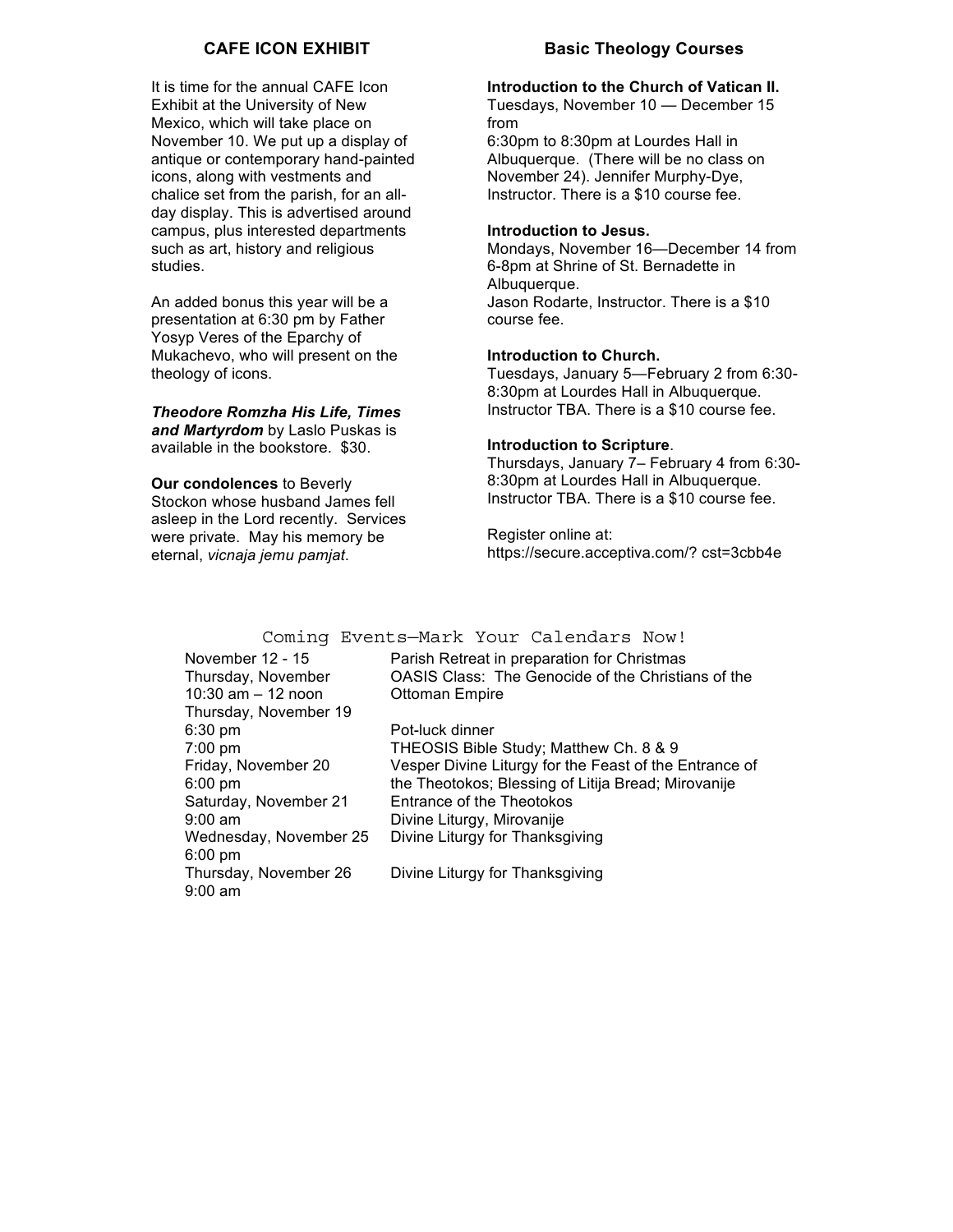# *Saints this Week*

## **November 1 Saints Cosmas and Damian**

Saints Cosmas and Damian, Arab twins who were physicians. Icons of the saints depict them vested as laymen holding medicine boxes. Often each will also hold a spoon with which to dispense medicine. The handle of the spoon is normally shaped like a cross to indicate the importance of spiritual as well as physical healing, and that all cures come from God.

They belong to the class of **Unmercenary Physicians**, saints who did not accept payment for their work, which often was marked by miraculous cures. This was in conspicuous opposition to doctors who in antiquity charged exorbitant fees, to the point of bankrupting people, as related in Mark 5:26.

Their most famous cure is that of grafting a leg from a newly deceased Ethiopian to replace the amputated leg of a white man sick with cancer, and so saving his life. The brothers remain very popular in the East, Italy, and Brazil; they are named in the Roman Canon of the Mass.

## **November 5 Blessed Gregory Lakota**

Blessed Gregory Lakota died on this date in the harsh Soviet prison of Vorkuta in 1950. He was the Greek Catholic bishop of Peremyshl/Przemysl in southeastern Poland, but the communist government handed him over to Stalin in 1946 when the Soviets set about to destroy the Ukrainian and Belarusian Greek Catholics in the USSR.

He is the inspiration for Morris West's *Shoes of a Fisherman* in which a Soviet bishop named Kiril Lakota is released from the gulag and elected as pope. Anthony Quinn played the role in the 1968 film.

While today is **All Saints' Day** in the Roman Church, in the Byzantine Church that feast is on the Sunday after Pentecost, celebrating all those people who responded to the grace of the Holy Spirit and now are in heaven enjoying the Beatific Vision, the Face of God.

Tomorrow is All Souls' in the Roman Church, but the Byzantines celebrate five All Souls' Saturdays, focused around the Lent-Pascha cycle, in which we pray for the repose of the dead.